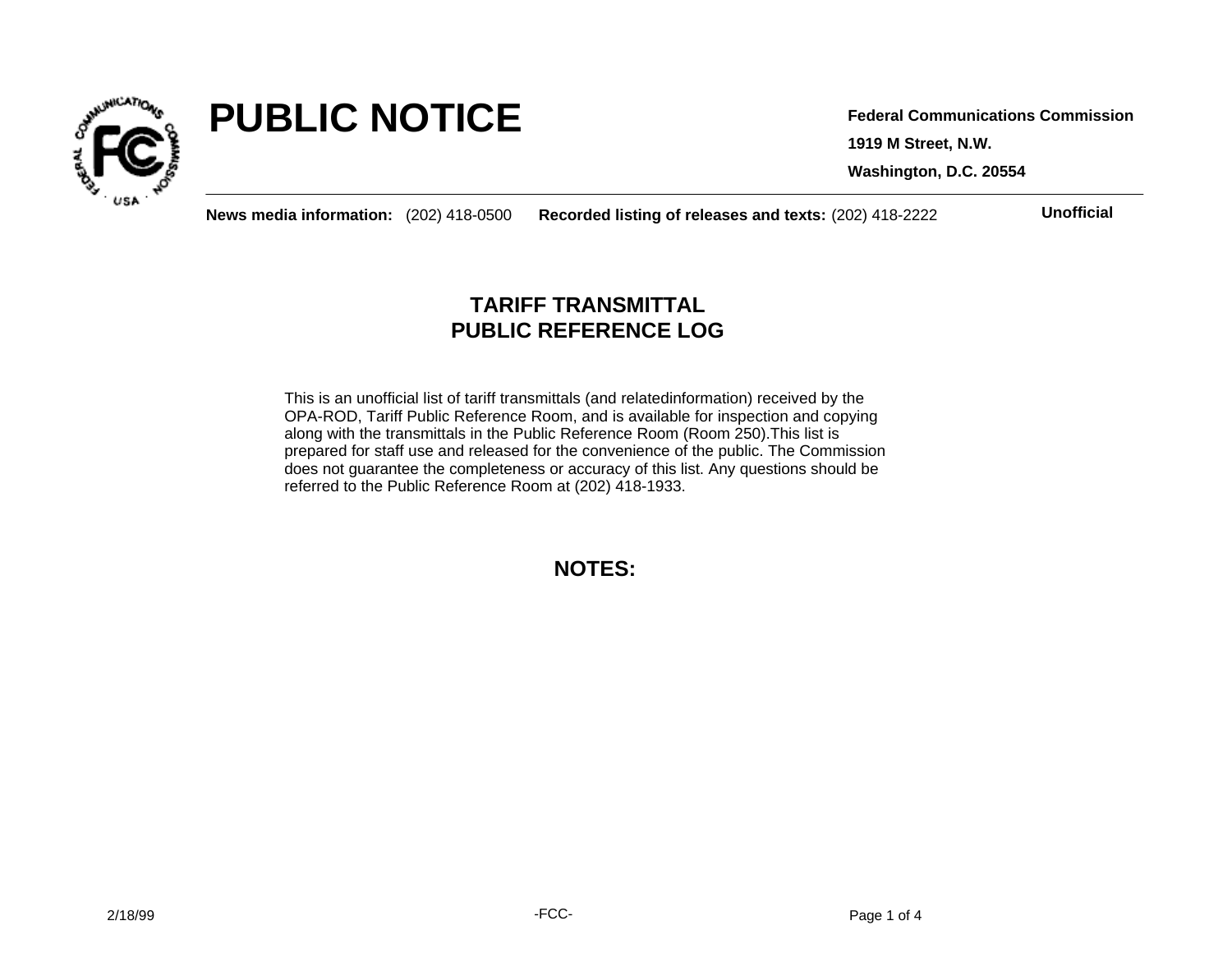## **DOMINANT**

| <b>ISSUED</b> | <b>CARRIER</b>                                                                                                                                                                                                                                                        | FILING# TRANS# | FCC# | <b>EFFDATE</b>     | #DISK | #CD | #PAGES | NTC. |                 |            | 61.38 61.49 PUS PETN-DUE | S.P.t. |
|---------------|-----------------------------------------------------------------------------------------------------------------------------------------------------------------------------------------------------------------------------------------------------------------------|----------------|------|--------------------|-------|-----|--------|------|-----------------|------------|--------------------------|--------|
| 2/17/99       | <b>BELL ATLANTIC NETWORK SERVICES</b>                                                                                                                                                                                                                                 | 1107           |      | 3/4/99<br>SYNOPSIS |       |     |        | 15   |                 | ENG        | 2/24/99                  |        |
|               | Introduces SONET Access Loop Termination (SALT) Service for Switched Access and enhances the Special Access SALT offering.                                                                                                                                            |                |      |                    |       |     |        |      |                 |            |                          |        |
| <b>ISSUED</b> | <b>CARRIER</b>                                                                                                                                                                                                                                                        | FILING# TRANS# | FCC# | <b>EFFDATE</b>     | #DISK | #CD | #PAGES | NTC. | 61.38 61.49 PUS |            | PETN-DUE                 | S.P.t. |
| 2/17/99       | <b>GTE TELEPHONE COMPANIES</b>                                                                                                                                                                                                                                        | 1194           |      | 3/4/99<br>SYNOPSIS |       |     |        | 15   |                 | VJ         | 2/24/99                  |        |
|               | This filing is being made to reflect within band rate changes for various GTOC entities. Rate changes are proposed for some of the switched transport rate elements such as DS3 Direct-Trunked<br>facilities, Transport, Terminations and Multiplexing. Rate changes. |                |      |                    |       |     |        |      |                 |            |                          |        |
| <b>ISSUED</b> | <b>CARRIER</b>                                                                                                                                                                                                                                                        | FILING# TRANS# | FCC# | <b>EFFDATE</b>     | #DISK | #CD | #PAGES | NTC. |                 |            | 61.38 61.49 PUS PETN-DUE | S.P.t. |
| 2/17/99       | UNION TELEPHONE COMPANY                                                                                                                                                                                                                                               | 68             | 2    | 3/4/99<br>SYNOPSIS |       |     |        | 15   |                 | <b>RLS</b> | 2/24/99                  |        |
|               | Add FLEX ANI charges.                                                                                                                                                                                                                                                 |                |      |                    |       |     |        |      |                 |            |                          |        |

#### **NON-DOMINANT**

| <b>ISSUED</b> | <b>CARRIER</b> |   | FILING# TRANS# | FCC# | EFFDATE             | #DISK #CD | #PAGES      |  |            | NTC 61.38 61.49 PUS PETN-DUE | S.P.#   |
|---------------|----------------|---|----------------|------|---------------------|-----------|-------------|--|------------|------------------------------|---------|
| 2/17/99       | ALASCOM        | 3 | 1023           | 10   | 2/18/99<br>SYNOPSIS | $\Omega$  | $\mathbf 0$ |  | <b>RLS</b> |                              | 96-0709 |
| <b>ISSUED</b> | <b>CARRIER</b> |   | FILING# TRANS# | FCC# | EFFDATE             | #DISK #CD | #PAGES      |  |            | NTC 61.38 61.49 PUS PETN-DUE | S.P.#   |
| 2/17/99       | AT&T           |   | 11249          | 11   | 2/18/99             |           |             |  | <b>RLS</b> |                              | 93-88   |
|               |                |   |                | 16   |                     |           |             |  |            |                              | 96-0709 |
|               |                |   |                | 9    |                     |           |             |  |            |                              |         |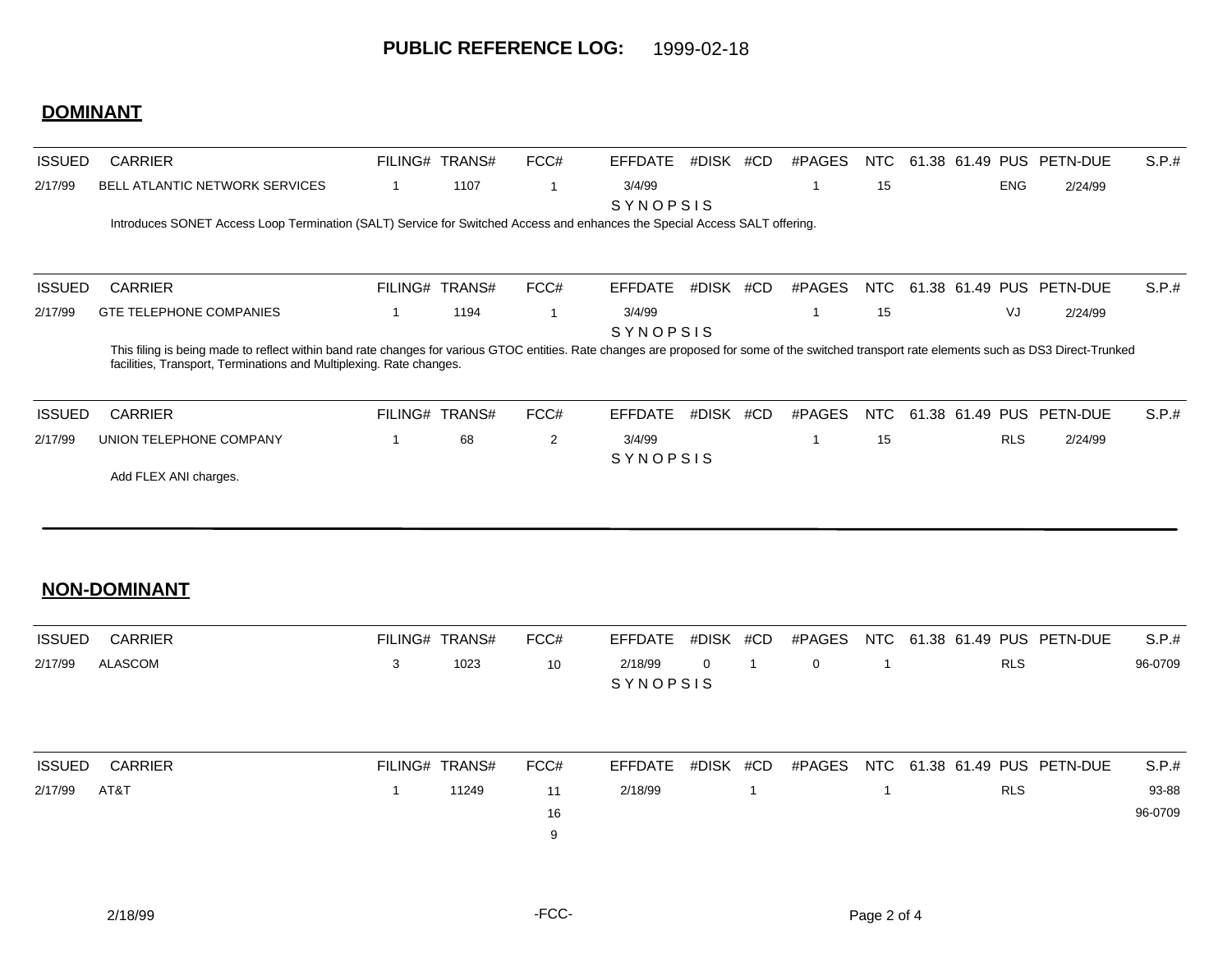## **NON-DOMINANT**

| <b>ISSUED</b> | <b>CARRIER</b>                  |                | FILING# TRANS# | FCC#           | <b>EFFDATE</b>      | #DISK #CD      |                | #PAGES      | NTC          |  |            | 61.38 61.49 PUS PETN-DUE     | S.P.#   |
|---------------|---------------------------------|----------------|----------------|----------------|---------------------|----------------|----------------|-------------|--------------|--|------------|------------------------------|---------|
| 2/17/99       | AT&T                            | $\overline{1}$ | 11249          | 4              | 2/18/99<br>SYNOPSIS |                | -1             |             | 1            |  | <b>RLS</b> |                              |         |
| <b>ISSUED</b> | <b>CARRIER</b>                  |                | FILING# TRANS# | FCC#           | <b>EFFDATE</b>      | #DISK #CD      |                | #PAGES      | <b>NTC</b>   |  |            | 61.38 61.49 PUS PETN-DUE     | S.P.#   |
| 2/17/99       | AT&T                            | $\sqrt{2}$     | CT-7554        | CT11124-11136  | 2/20/99             | $\mathbf 0$    | $\overline{1}$ | $\mathbf 0$ |              |  | <b>RLS</b> |                              | 93-88   |
|               |                                 |                |                | CT-11028       |                     |                |                |             | 3            |  |            |                              | 96-0709 |
|               |                                 |                |                | CT-10960       |                     |                |                |             |              |  |            |                              |         |
|               |                                 |                |                | CT-10616       |                     |                |                |             |              |  |            |                              |         |
|               |                                 |                |                | CT-5753        |                     |                |                |             |              |  |            |                              |         |
|               |                                 |                |                |                | SYNOPSIS            |                |                |             |              |  |            |                              |         |
|               |                                 |                |                |                |                     |                |                |             |              |  |            |                              |         |
| <b>ISSUED</b> | <b>CARRIER</b>                  |                | FILING# TRANS# | FCC#           | <b>EFFDATE</b>      | #DISK #CD      |                | #PAGES      |              |  |            | NTC 61.38 61.49 PUS PETN-DUE | S.P.#   |
| 2/16/99       | ATU LONG DISTANCE               | $\overline{1}$ | 35             | $\overline{2}$ | 2/17/99             | $\overline{1}$ |                |             | $\mathbf{1}$ |  | LJB        |                              |         |
|               |                                 |                |                |                | SYNOPSIS            |                |                |             |              |  |            |                              |         |
| <b>ISSUED</b> | <b>CARRIER</b>                  |                | FILING# TRANS# | FCC#           | <b>EFFDATE</b>      | #DISK #CD      |                | #PAGES      | <b>NTC</b>   |  |            | 61.38 61.49 PUS PETN-DUE     | S.P.#   |
| 2/16/99       | BROADPOINT COMMUNICATIONS, INC. | $\overline{1}$ | $\mathbf{1}$   | $\overline{1}$ | 2/17/99             | $\overline{1}$ |                |             | $\mathbf{1}$ |  | LJB        |                              |         |
|               |                                 |                |                |                | SYNOPSIS            |                |                |             |              |  |            |                              |         |
|               |                                 |                |                |                |                     |                |                |             |              |  |            |                              |         |
| <b>ISSUED</b> | CARRIER                         |                | FILING# TRANS# | FCC#           | <b>EFFDATE</b>      | #DISK #CD      |                | #PAGES      | <b>NTC</b>   |  |            | 61.38 61.49 PUS PETN-DUE     | S.P.#   |
| 2/12/99       | FMTC LONG DISTANCE, INC.        | $\overline{1}$ | 1              | $\overline{1}$ | 2/13/99<br>SYNOPSIS | $\overline{1}$ |                |             | $\mathbf 1$  |  | LJB        |                              |         |